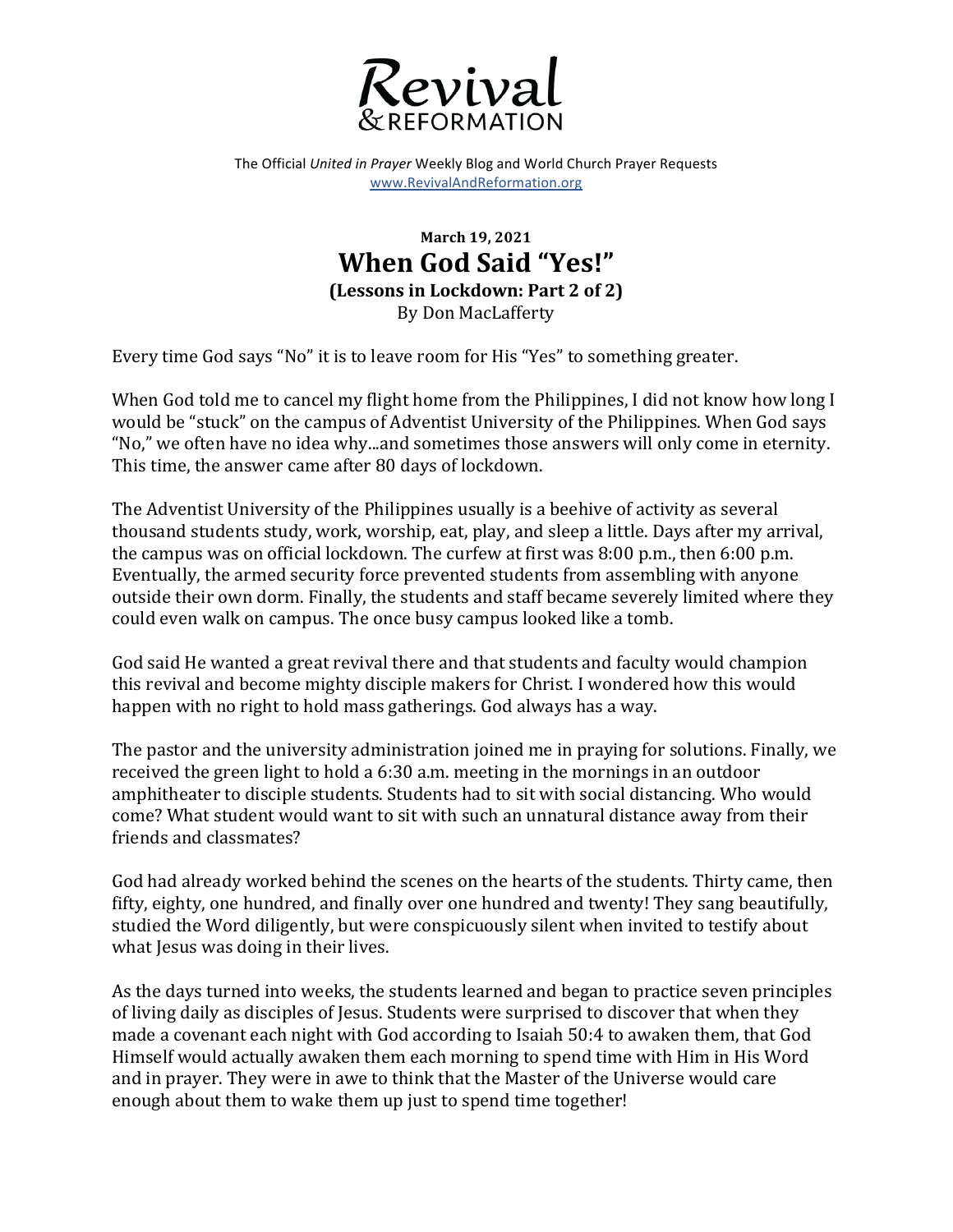The students began practicing full surrender to Jesus as Lord first thing each morning. They surrendered all they had, all they were as a person and all their attitude. With Jesus at the wheel in control, their habits, lifestyle, and conversations began to change. Students who had been unable to forgive family and friends found the peace of forgiveness through the power of Christ. Students who were a slave to addictions were freed by the Savior. Lives were being transformed by the power of the Holy Spirit.

Students who had been too busy for God's Word, returned to the Bible to discover a fresh picture of Christ each day. For the first time, many students began asking for and receiving a fresh baptism of the Holy Spirit daily. With new lives, came testimonies.

The early morning discipleship sessions became filled with testimonies of the power of Jesus to transform anyone. Professors listened in stunned silence because testimonies were rare on campus. They were shocked to hear students whom they knew as being silent about their faith boldly testify of their new life in Jesus. The professors invited their colleagues to the early morning meetings.

Soon the faculty asked if they could have discipleship sessions just for them. A strong group gathered again and again, Bibles in hand, to seek after God. These faculty couples began holding revivals in their homes via Zoom to reach more of the teachers and staff. Students took the revival to twelve dormitories and the Holy Spirit moved mightily through the voices of the students.

The roommates of those transformed students began asking many questions: "You have been my roommate for many years and never have told me about Jesus. You are not living like you used to! Why? What is happening? You have a peace even in all this stress of COVID-19. You have a joy we don't have. How do we have what you have with Jesus?"

Students who were Catholics, nominal Adventists, and agnostics became disciples of Jesus. Baptisms became a regular occurrence. Some of the most staunch atheists on campus (shaken by the power of the changed lives of their friends), came to Christ, discovered the truth of Christ and were baptized.

I was amazed and in awe of God! He did more than I could have asked or imagined. So I figured logically, when the US Embassy in Manila said they were arranging an emergency flight to the US for any stranded US citizens, that my work must be done and I was to get on that plane.

I went out into the fields early the next morning and asked God if I could go home on that emergency flight. I waited on God's answer with excitement and anticipation. That still small voice of the Holy Spirit spoke to my mind and my heart. "This campus has not yet returned to Me. Do not go on this emergency flight. You are not stranded. I sent you here. Cry louder for revival."

I thought to myself, "How do you cry louder for revival, when you still can't have mass gatherings? What more could I do?" I had no idea. I went to the president of the university and shared this message. We prayed together for wisdom. A few days later, God opened the